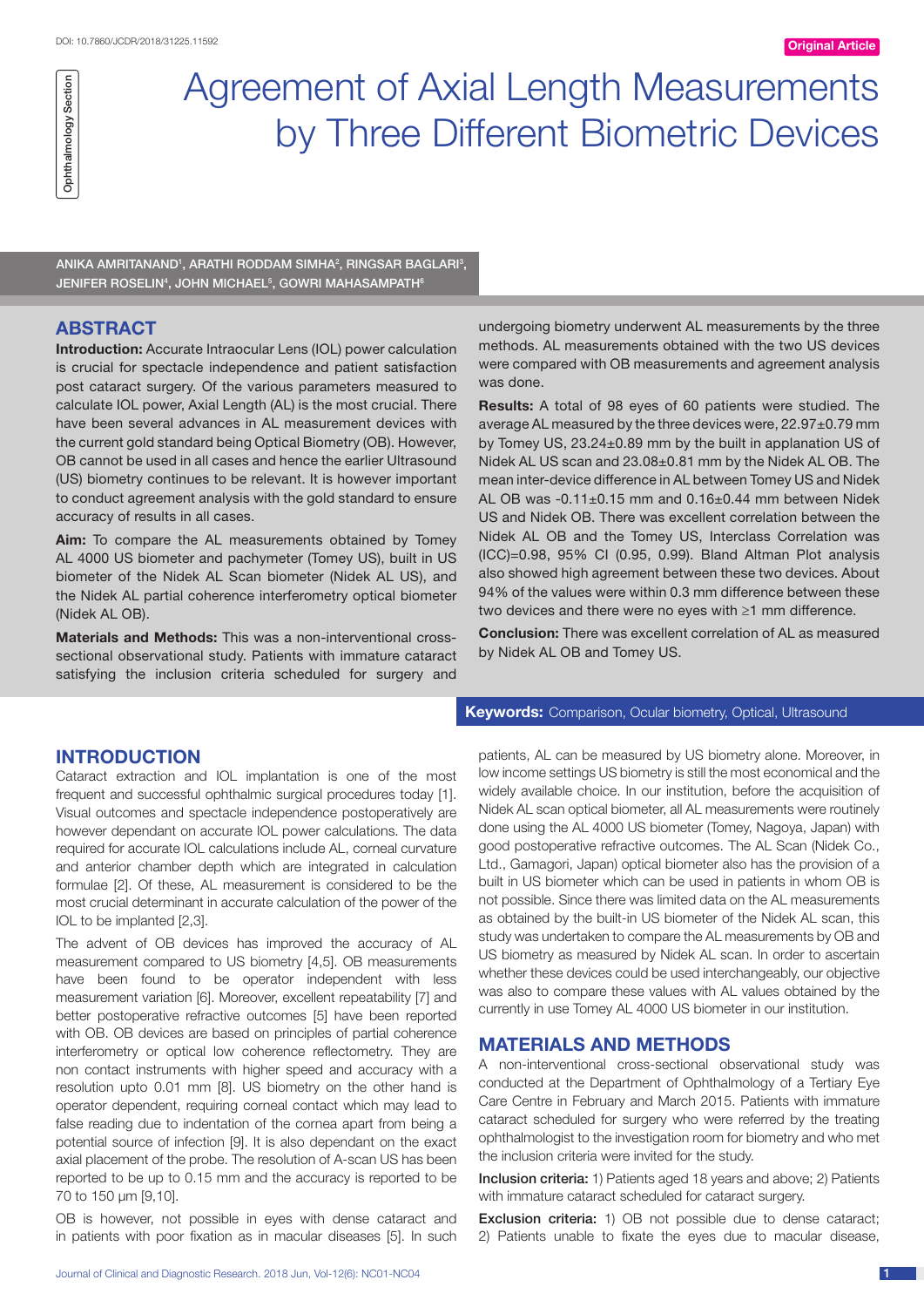nystagmus, poor vision; 3) High myopia ≥-6.00 D sphere; 4) AL >25 mm; 5) Ocular conditions like retinal detachment, dense subhyaloid haemorrhage, silicone oil in the eye which could affect AL measurements.

Patients who met the inclusion criteria and were willing to participate in the study were enrolled in the study after informed consent. OB was first performed using Nidek AL scan biometer by an experienced optometrist (JM) with over 8 years experience to reduce the chances of variation in measurements. The Nidek AL OB Scan takes 6 readings of the AL and gives the final average result. The readings were noted by another optometrist posted in the investigation room and the optometrist measuring the ALs was blinded to the readings.

After anaesthetising both the eyes with topical proparacaine hydrochloride (0.5%), the patient was asked to fixate at a distant target and the same experienced optometrist measured the AL of the patient with the US probe of the Nidek AL scan biometer. The Nidek AL US takes 10 readings of the AL and displays the final average reading.

The patient was then asked to wait for 5 minutes so that the effect of indentation produced by the US probe was nullified and the cornea returned to its normal shape. After 5 minutes, both the eyes were reanaesthetised with topical proparacaine hydrochloride (0.5%) and with the patient fixating at a distant target; the AL was measured by US biometry with Tomey AL 4000 by the same experienced optometrist. The displayed final AL which is the average of 10 AL readings measured by the machine was recorded. For all the three procedures, in order to blind the optometrist to the AL values, the display monitor was covered and the readings were noted by another observer.

AL of both the eyes of each patient was measured as a routine and based on the inclusion and exclusion criteria, either one eye or both eyes were included for the analysis.

#### **Sample Size Calculation**

Based on Bai QH et al., the expected mean difference of AL (mm) between the IOL master (Optical biometer) and US methods was 0.56 with standard deviation of 0.34 [11]. We obtained a sample size of 47 for an absolute precision of 0.1 at 95% Confidence interval. To compensate for patient attrition and exclusion we fixed the sample size as 60.

#### **STATISTICAL ANALYSIS**

Axial length measurements were measured in millimetres. Data was summarised as mean AL, standard deviation, mean difference, minimum and maximum values.

Interclass Correlation (ICC) was used to find the degree of agreement between the three methods. The maximum likelihood of the agreement and consistency of the methods were given by Bland Altman plots along with Limits of Agreement (LoA) and Lin's Concordance Correlation Coefficient (CCC). The proportion of eyes in which the measurement was more than 0.3 mm as compared to the Nidek OB values was determined.

The data were entered in Microsoft excel and analysed using STATA 13.1 I/C.

#### **RESULTS**

Ninety-eight eyes of 60 patients were included in the study. The mean age of the patients was 62.45±8.75 years and there were 29 females. The mean ALs measured by the three instruments were 23.08±0.81 mm by the Nidek AL OB, 23.24±0.89 mm by the Nidek US A-Scan and 22.97±0.79 mm by the Tomey US. The maximum, minimum, mean differences as well as agreement analysis results are shown in [Table/Fig-1].

The highest agreement was seen between the Nidek AL OB and Tomey US, ICC=0.98, 95% CI (0.95, 0.99). Though there was excellent agreement in AL measurements between all three devices the 95% CI were much wider between the other two pairs [Table/Fig-1]. Similarly, Lin's CCC showed the highest concordance between Nidek AL OB and Tomey US. The Bland Altman analysis

| <b>Device</b>                                                                                                                                                                                              | Maxi-<br>mum<br>differ-<br>ence<br>(mm) | Mini-<br>mum<br>Differ-<br>ence<br>(mm) | Mean<br>Differ-<br>ence<br>(mm) | <b>SD</b> | <b>ICC</b><br>(95% CI)  | CCC   | <b>Bland</b><br>Altman<br><b>Analysis</b><br>LoA |  |
|------------------------------------------------------------------------------------------------------------------------------------------------------------------------------------------------------------|-----------------------------------------|-----------------------------------------|---------------------------------|-----------|-------------------------|-------|--------------------------------------------------|--|
| Nidek AL<br>OB vs<br>Tomey<br>US.                                                                                                                                                                          | 0.69                                    | $\Omega$                                | $-0.11$                         | 0.15      | 0.98<br>(0.95,<br>0.99  | 0.973 | $-0.40,$<br>0.19                                 |  |
| Nidek AL<br>OB vs<br>Nidek AL<br>US.                                                                                                                                                                       | 2.33                                    | $\Omega$                                | 0.16                            | 0.44      | 0.92<br>(0.87,<br>0.95) | 0.85  | $-0.70$ ,<br>1.04                                |  |
| Nidek AL<br>US vs<br>Tomey<br>US                                                                                                                                                                           | 2.25                                    | $\Omega$                                | $-0.27$                         | 0.4       | 0.91<br>(0.77,<br>0.96  | 0.841 | $-1.06$<br>0.53                                  |  |
| [Table/Fig-1]: Comparison of agreement within different devices.<br>SD: Standard deviation; ICC: Intraclass correlation coefficient; CCC: Concordance correlation<br>coefficient; LoA: Limits of agreement |                                         |                                         |                                 |           |                         |       |                                                  |  |

showed good agreement between all three machines, however the agreement was closest between the Nidek AL OB vs. Tomey US (-0.40, 0.19) [Table/Fig-2]. The ICC and concordance correlation also indicated high agreement between Nidek AL OB vs. Tomey US compared to others, which is supported by LoA constructed [Table/Fig-1,2].

Though statistically, measurements with all three devices showed good agreement, we looked at the data from a clinical perspective [Table/Fig-3]. Comparing AL values between the Nidek AL OB and Tomey US, difference of 0.3 mm or greater, corresponding to one dioptre or more difference, was found only in 6 (6.1%) eyes and in none of these was the difference greater than 1 mm. However, while comparing AL values between Nidek AL OB and Nidek AL US group, 20 (20.4%) eyes had more than 0.3 mm difference which translates to more than 1 dioptre difference in postoperative refraction. Of these, 7 (7.1%) eyes had more than 1 mm AL difference with AL being overestimated by as much as 2.3 mm in one eye by Nidek AL US as compared to Nidek AL OB.

#### **DISCUSSION**

All measurements in the present study were done by a single experienced optometrist (JM) to avoid variation due to difference in experience as reported by Goel S et al., and to avoid interobserver variation [6]. The optometrist conducting the measurements was further blinded to the final AL measurement readings to eliminate measurement bias.

In the present study, the Tomey US biometer measurements tended to mildly underestimate the AL as compared to OB measurements using Nidek AL OB. This finding is similar to other authors [9,11,12]. In a study on 137 eyes of 121 patients, Bai QH et al., reported mean AL values of  $24.37\pm3.04$  mm and  $23.81\pm2.83$  mm by OB by IOL master and US A scan (Digital 2000 Alcon) respectively [11]. The mean inter-device difference reported by them was 0.56±0.34 mm, which is higher than that obtained between any of the devices in the current study [Table/Fig-1]. Aktas S et al., also reported higher AL readings by the Nidek AL-scan as compared to Echo Scan US-800 [13]. Their average inter-device difference was 0.06±0.18 mm which is lower than the inter-device difference seen in present study. Mean AL differences by the two US devices in present study were similar to those reported by Rose LT and Moshegov CN. The mean difference in their study was 0.15±0.26 mm [12]. Shorter measurements by the applanation US method have been attributed to corneal indentation during the procedure causing shorter readings. Moreover, the US A scan measures AL from the corneal surface to the internal limiting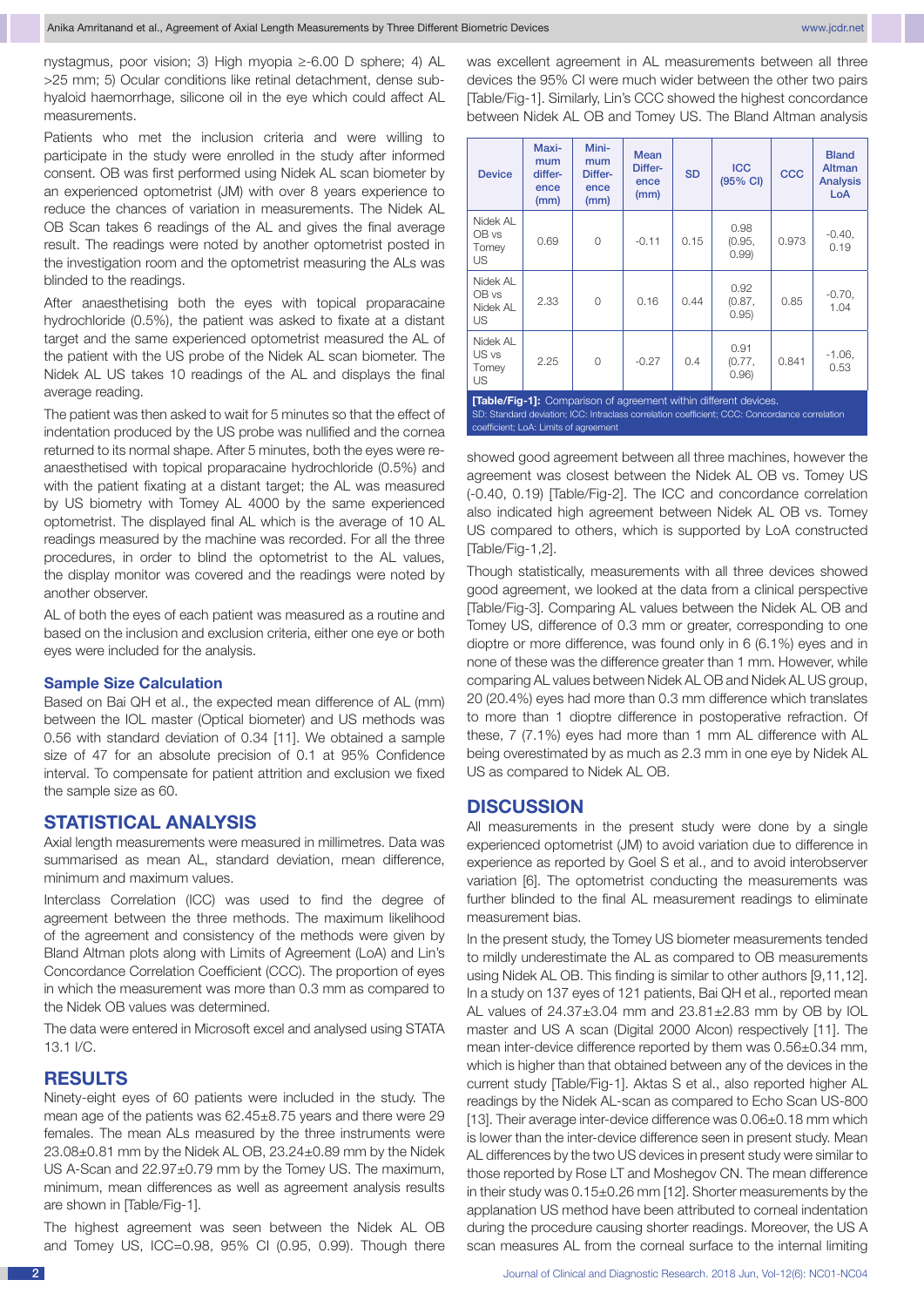

measurements between the three devices. Mean difference in axial length between the two devices is represented by the wider hashed lines; the finer hashed lines represent the limits of agreement (±2 SD).

| <b>Axial length</b><br>difference (mm)                                                                       | Nidek AL OB Vs<br>Tomey US N (%) | Nidek AL OB Vs<br>Nidek AL US N (%) | Nidek AL US Vs<br>Tomey US N (%) |  |  |  |  |
|--------------------------------------------------------------------------------------------------------------|----------------------------------|-------------------------------------|----------------------------------|--|--|--|--|
| $0 - 0.09$                                                                                                   | 38 (38.8%)                       | 37 (37.8%)                          | 26 (26.5%)                       |  |  |  |  |
| $0.1 - 0.3$                                                                                                  | 54 (55.1%)                       | 41 (41.8%)                          | 45 (45.9%)                       |  |  |  |  |
| $>0.3 - 0.99$                                                                                                | $6(6.1\%)$                       | 13 (13.3 %)                         | 20 (20.4%)                       |  |  |  |  |
| 1 or $>1$                                                                                                    | 0                                | $7(7.1\%)$                          | $7(7.1\%)$                       |  |  |  |  |
| [Table/Fig-3]: Comparative clinically significant Axial length difference (mm)<br>between the three devices. |                                  |                                     |                                  |  |  |  |  |

membrane while the optical biometer measures up to the retinal pigment epithelial layer leading to longer readings [9,14].

The built in US biometer of Nidek AL Scan however, tended to overestimate AL as compared to Nidek AL scan OB in present study. Similar to this Nakhli FR reported longer ALs with US [15]. This result was attributed to US measurements made on the anatomic axis, through the centre of the cornea and OB measurements made on the visual axis as visual axis is shorter than anatomic axis, it is postulated that OB measurements read shorter AL compared to US measurements [14]. We could not attribute any plausible cause for the longer AL measurements obtained with Nidek US apart from possible machine related parameters since the measurements by the Tomey US were shorter. However the study was conducted after calibrating the US biometers. There was excellent agreement between the Nidek AL OB and the Tomey US measurements in present study [Table/Fig-1]. Similar results were obtained by Nakhli FR between the IOL master and the A scan 1000 in a study in 68 eyes on 55 patients [15]. They reported ICC of 0.994 (p<0.0001; 95% CI: 99.0-99.6%) between the two devices. Rose LT and Moshegov CN (2003) [12] reported a similarly correlation coefficient of 0.98 (p<0.001) while studying AL measurements in 51 eyes of 46 patients using the IOL master and the Alcon Ocuscan applanation US. On comparing AL measurements using the Nidek AL -Scan with UB (Aviso A/B, Quantel Medical, MT, USA), Çağlar C et al., reported clinically significant differences (95% LoA=−0.091 to 0.703) [16].

In the current study, this agreement between the Nidek AL OB and Tomey US also held even when considered from a clinical perspective. A difference of 0.3 mm or greater in ALs measurements between Tomey US measurements and Nidek AL OB measurements, was found only in 6 (6.1%) eyes and all values were less than 1 mm. On comparing individual values in the Nidek AL US group as compared to Nidek AL OB, 20 eyes had more than 0.3 mm difference which translates to more than 1 dioptre postoperative refractive difference. Of these 20 eyes, 7 eyes had more than 1 mm difference which would translate to more than 3D postoperative refraction which is clinically unacceptable. In one eye, the AL was overestimated by as much as 2.3 mm by Nidek AL US as compared to Nidek OB which translates to as much as 7 dioptres of postoperative refraction difference. The 7 outliers in AL measured by the Nidek AL US scan were in eyes with AL in the range of 21.8 to 23.70 mm as measured by OB.

There was a wide variation (mean=0.26 mm, range= 0 to 2.33 mm) in measurements with Nidek AL US as compared to the Nidek OB. The variation (mean=0.14 mm, range= 0 to 0.69 mm) was lesser and within clinically acceptable levels with the Tomey AL. By all measures of agreement there was excellent correlation between the Tomey US and Nidek OB and the AL difference was within clinically acceptable range in all patients. To the best of our knowledge there are no reports of agreement analysis between devices used in the current study.

Though OB has emerged as a gold standard in AL measurements with better predictive values and reliability [5,12,17]. Other authors have reported no significant clinical advantage over applanation US [18,19]. The present study also demonstrated high agreement between the Tomey applanation US and the Nidek AL OB. In daily practice this points to the fact that US based AL measurement scan may be used confidentially in the hands of an experienced examiner to get results comparable to the gold standard of OB. This is of special significance in patients where OB is not possible or in low resource settings there optical biometers may not be easily available. It is also advisable to conduct agreement and comparative analysis whenever a new machine is acquired. As shown by this study we found lower agreement as well as clinically unacceptable differences within the US and OB of the same machine and one cannot presume agreement even if the two measurements are done by the same machine. Therefore, all newly acquired devices should undergo agreement analysis and recalibration if required. This is even more relevant in centres with multiple surgeons doing high volume surgery as in such a setting following up on individual refractive outcomes of all cases may not be feasible. Therefore agreement analysis of all